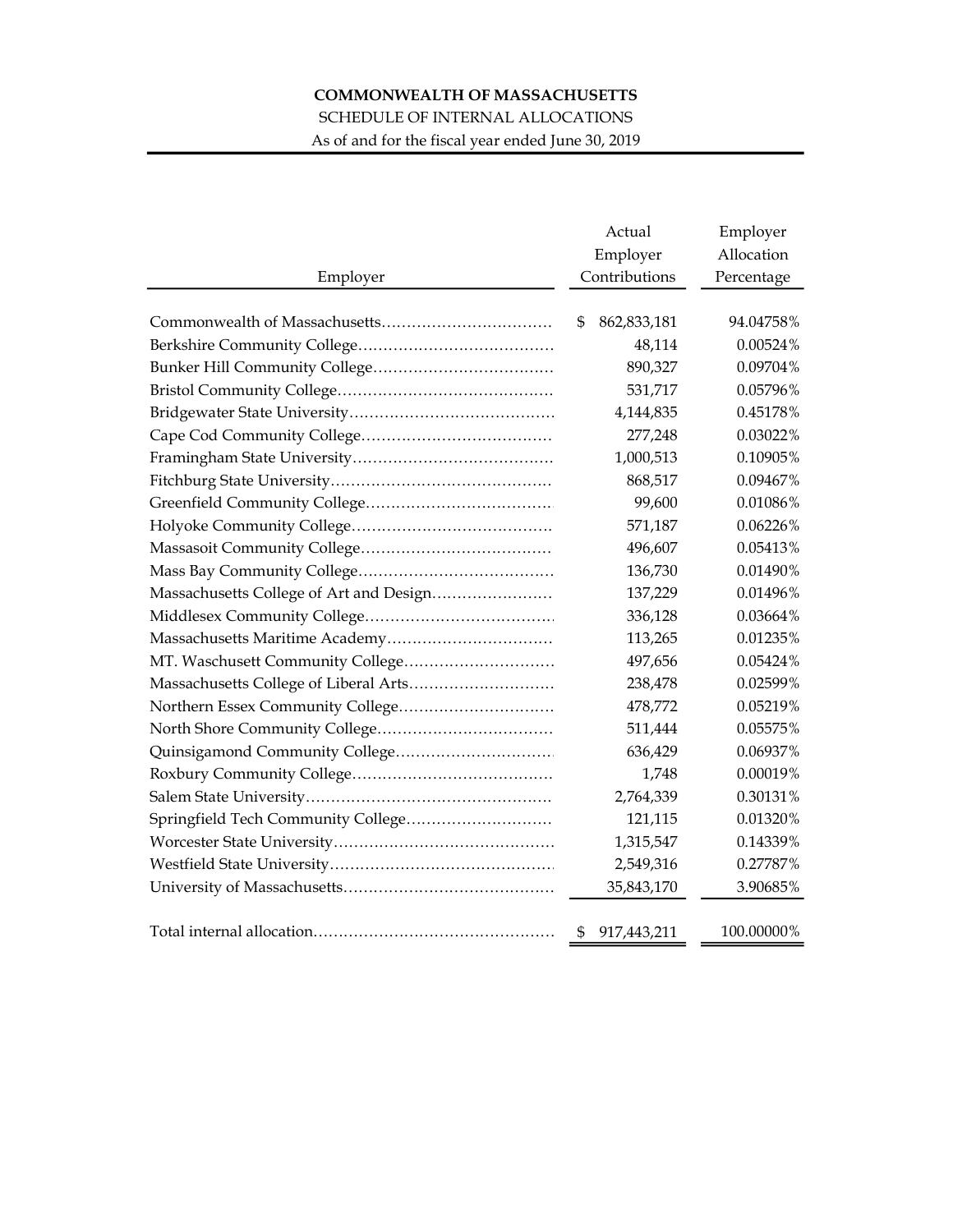## COMMONWEALTH OF MASSACHUSETTS

SCHEDULE OF INTERNAL ALLOCATION OF PENSION AMOUNTS

## As of and for the fiscal year ended June 30, 2019

|                                         |                             |                | Deferred Outflows of Resources                                 |                           |  |                                                  |                                                           |    |                                                   | Deferred Inflows of Resources |                                                                |  |                                                                                                          |  |                                                  |    |                                                           |    |                                                  |
|-----------------------------------------|-----------------------------|----------------|----------------------------------------------------------------|---------------------------|--|--------------------------------------------------|-----------------------------------------------------------|----|---------------------------------------------------|-------------------------------|----------------------------------------------------------------|--|----------------------------------------------------------------------------------------------------------|--|--------------------------------------------------|----|-----------------------------------------------------------|----|--------------------------------------------------|
| Employer                                | Net<br>Pension<br>Liability |                | Differences<br>Between<br>Expected<br>and Actual<br>Experience | Changes of<br>Assumptions |  | Changes in<br>Proportion<br>From<br>Commonwealth | Changes in<br>Proportion<br>Due to Internal<br>Allocation |    | <b>Total Deferred</b><br>Outflows of<br>Resources |                               | Differences<br>Between<br>Expected<br>and Actual<br>Experience |  | Net Differences<br>Between Projected<br>and Actual Investment<br>Earnings on Pension<br>Plan Investments |  | Changes in<br>Proportion<br>From<br>Commonwealth |    | Changes in<br>Proportion<br>Due to Internal<br>Allocation |    | <b>Total Deferred</b><br>Inflows of<br>Resources |
| Commonwealth of Massachusetts           | 12.679.890.713              | $\mathfrak{s}$ | 421, 101, 716                                                  | 939,888,580               |  | 22,386,660                                       | 36,209,637                                                |    | 1,419,586,593                                     |                               | 164,908,486                                                    |  | 189.137.767                                                                                              |  | 644,096                                          |    | 26,368,269                                                |    | 381,058,618                                      |
| Berkshire Community College             | 707,064                     |                | 23,482                                                         | 52,411                    |  | 1,248                                            | 25,026                                                    |    | 102,167                                           |                               | 9,196                                                          |  | 10,547                                                                                                   |  | 36                                               |    | 659,986                                                   |    | 679,765                                          |
| Bunker Hill Community College           | 13,083,931                  |                | 434,520                                                        | 969,838                   |  | 23,100                                           | 1,989,688                                                 |    | 3,417,146                                         |                               | 170,163                                                        |  | 195,165                                                                                                  |  | 665                                              |    | 2,388,280                                                 |    | 2,754,273                                        |
|                                         | 7,813,926                   |                | 259,502                                                        | 579,202                   |  | 13,796                                           | 348,576                                                   |    | 1,201,076                                         |                               | 101,624                                                        |  | 116,555                                                                                                  |  | 397                                              |    | 3,114,148                                                 |    | 3,332,724                                        |
| Bridgewater State University            | 60,911,032                  |                | 2,022,868                                                      | 4,514,990                 |  | 107,540                                          | 4,230,030                                                 |    | 10,875,428                                        |                               | 792,179                                                        |  | 908,571                                                                                                  |  | 3,094                                            |    | 5,201,515                                                 |    | 6,905,359                                        |
| Cape Cod Community College              | 4,074,332                   |                | 135,309                                                        | 302,007                   |  | 7,193                                            | 564,087                                                   |    | 1,008,596                                         |                               | 52,989                                                         |  | 60,774                                                                                                   |  | 207                                              |    | 1,015,610                                                 |    | 1,129,580                                        |
| Framingham State University             | 14,703,180                  |                | 488,296                                                        | 1,089,864                 |  | 25,959                                           | 1,130,353                                                 |    | 2,734,472                                         |                               | 191,222                                                        |  | 219,318                                                                                                  |  | 747                                              |    | 2,283,113                                                 |    | 2,694,400                                        |
| Fitchburg State University              | 12,763,415                  |                | 423,876                                                        | 946,080                   |  | 22,534                                           | 604,116                                                   |    | 1,996,606                                         |                               | 165,995                                                        |  | 190,384                                                                                                  |  | 648                                              |    | 814,318                                                   |    | 1,171,344                                        |
| Greenfield Community College            | 1,463,685                   |                | 48,609                                                         | 108,495                   |  | 2,584                                            | $\overline{\phantom{a}}$                                  |    | 159,688                                           |                               | 19,036                                                         |  | 21,833                                                                                                   |  | 74                                               |    | 1,481,094                                                 |    | 1,522,037                                        |
| Holyoke Community College               | 8,393,956                   |                | 278,765                                                        | 622,196                   |  | 14,820                                           | 573,045                                                   |    | 1,488,826                                         |                               | 109,168                                                        |  | 125,207                                                                                                  |  | 426                                              |    | 2,113,151                                                 |    | 2,347,952                                        |
| Massasoit Community College             | 7,297,962                   |                | 242,367                                                        | 540,957                   |  | 12.885                                           | 228,450                                                   |    | 1,024,659                                         |                               | 94,914                                                         |  | 108,859                                                                                                  |  | 371                                              |    | 3,599,006                                                 |    | 3,803,150                                        |
| Mass Bay Community College              | 2,009,337                   |                | 66,730                                                         | 148,941                   |  | 3,548                                            | 643,226                                                   |    | 862,445                                           |                               | 26,132                                                         |  | 29,972                                                                                                   |  | 102                                              |    | 1,276,599                                                 |    | 1,332,805                                        |
| Massachusetts College of Art and Design | 2,016,666                   |                | 66,974                                                         | 149,484                   |  | 3,560                                            | 44,040                                                    |    | 264,058                                           |                               | 26,228                                                         |  | 30,081                                                                                                   |  | 102                                              |    | 238,432                                                   |    | 294,843                                          |
| Middlesex Community College             | 4,939,613                   |                | 164,046                                                        | 366,146                   |  | 8,721                                            | 322,019                                                   |    | 860,932                                           |                               | 64,242                                                         |  | 73,681                                                                                                   |  | 251                                              |    | 8,010,647                                                 |    | 8,148,821                                        |
| Massachusetts Maritime Academy          | 1,664,505                   |                | 55,279                                                         | 123,380                   |  | 2,939                                            | 54,794                                                    |    | 236,392                                           |                               | 21,648                                                         |  | 24,828                                                                                                   |  | 85                                               |    | 231,522                                                   |    | 278,083                                          |
| MT. Waschusett Community College        | 7,313,373                   |                | 242,879                                                        | 542,099                   |  | 12,912                                           | 148,771                                                   |    | 946,661                                           |                               | 95,114                                                         |  | 109,089                                                                                                  |  | 371                                              |    | 3,694,903                                                 |    | 3,899,477                                        |
| Massachusetts College of Liberal Arts   | 3,504,591                   |                | 116,388                                                        | 259,776                   |  | 6,187                                            | 374,917                                                   |    | 757,268                                           |                               | 45,579                                                         |  | 52,276                                                                                                   |  | 178                                              |    | 1,122,202                                                 |    | 1,220,235                                        |
| Northern Essex Community College        | 7,035,864                   |                | 233,662                                                        | 521,529                   |  | 12,422                                           | 359,990                                                   |    | 1,127,603                                         |                               | 91,505                                                         |  | 104,949                                                                                                  |  | 357                                              |    | 4,078,493                                                 |    | 4,275,304                                        |
| North Shore Community College           | 7,516,002                   |                | 249,608                                                        | 557,119                   |  | 13,270                                           | 84,647                                                    |    | 904,644                                           |                               | 97.749                                                         |  | 112,111                                                                                                  |  | 382                                              |    | 3,119,908                                                 |    | 3,330,151                                        |
| Quinsigamond Community College          | 9,352,732                   |                | 310,606                                                        | 693,265                   |  | 16,512                                           | 937,332                                                   |    | 1,957,715                                         |                               | 121,637                                                        |  | 139,509                                                                                                  |  | 475                                              |    | 5,089,537                                                 |    | 5,351,158                                        |
| Roxbury Community College               | 25,688                      |                | 853                                                            | 1,904                     |  | 45                                               | 17,115                                                    |    | 19,917                                            |                               | 334                                                            |  | 383                                                                                                      |  |                                                  |    | 228,706                                                   |    | 229,424                                          |
|                                         | 40,623,749                  |                | 1,349,123                                                      | 3,011,209                 |  | 71,722                                           | 1,049,337                                                 |    | 5,481,391                                         |                               | 528,333                                                        |  | 605,958                                                                                                  |  | 2,064                                            |    | 7,937,941                                                 |    | 9,074,296                                        |
| Springfield Tech Community College      | 1,779,870                   |                | 59,110                                                         | 131,932                   |  | 3,142                                            | 202,814                                                   |    | 396,998                                           |                               | 23,148                                                         |  | 26,549                                                                                                   |  | 90                                               |    | 379,645                                                   |    | 429,432                                          |
| Worcester State University              | 19,332,813                  |                | 642,047                                                        | 1,433,032                 |  | 34,133                                           | 1,611,403                                                 |    | 3,720,615                                         |                               | 251,433                                                        |  | 288,375                                                                                                  |  | 982                                              |    | 3,065,238                                                 |    | 3,606,028                                        |
| Westfield State University              | 37,463,840                  |                | 1,244,182                                                      | 2,776,983                 |  | 66,143                                           | 2,797,102                                                 |    | 6,884,410                                         |                               | 487,236                                                        |  | 558,824                                                                                                  |  | 1,903                                            |    | 1,968,609                                                 |    | 3,016,572                                        |
| University of Massachusetts             | 526,738,521                 |                | 17,493,092                                                     | 39,044,147                |  | 929,970                                          | 59,973,598                                                |    | 117,440,807                                       |                               | 6,850,505                                                      |  | 7,857,019                                                                                                |  | 26,757                                           |    | 25,043,241                                                |    | 39,777,522                                       |
|                                         | 13,482,420,360<br>- S       |                | 447,753,889                                                    | 999,375,566               |  | 23,803,545                                       | \$114,524,113                                             | -S | 1,585,457,113                                     | £.                            | 175,345,796                                                    |  | 201,108,585                                                                                              |  | 684,861                                          | -S | 114,524,113                                               | S. | 491,663,355                                      |

(continued)